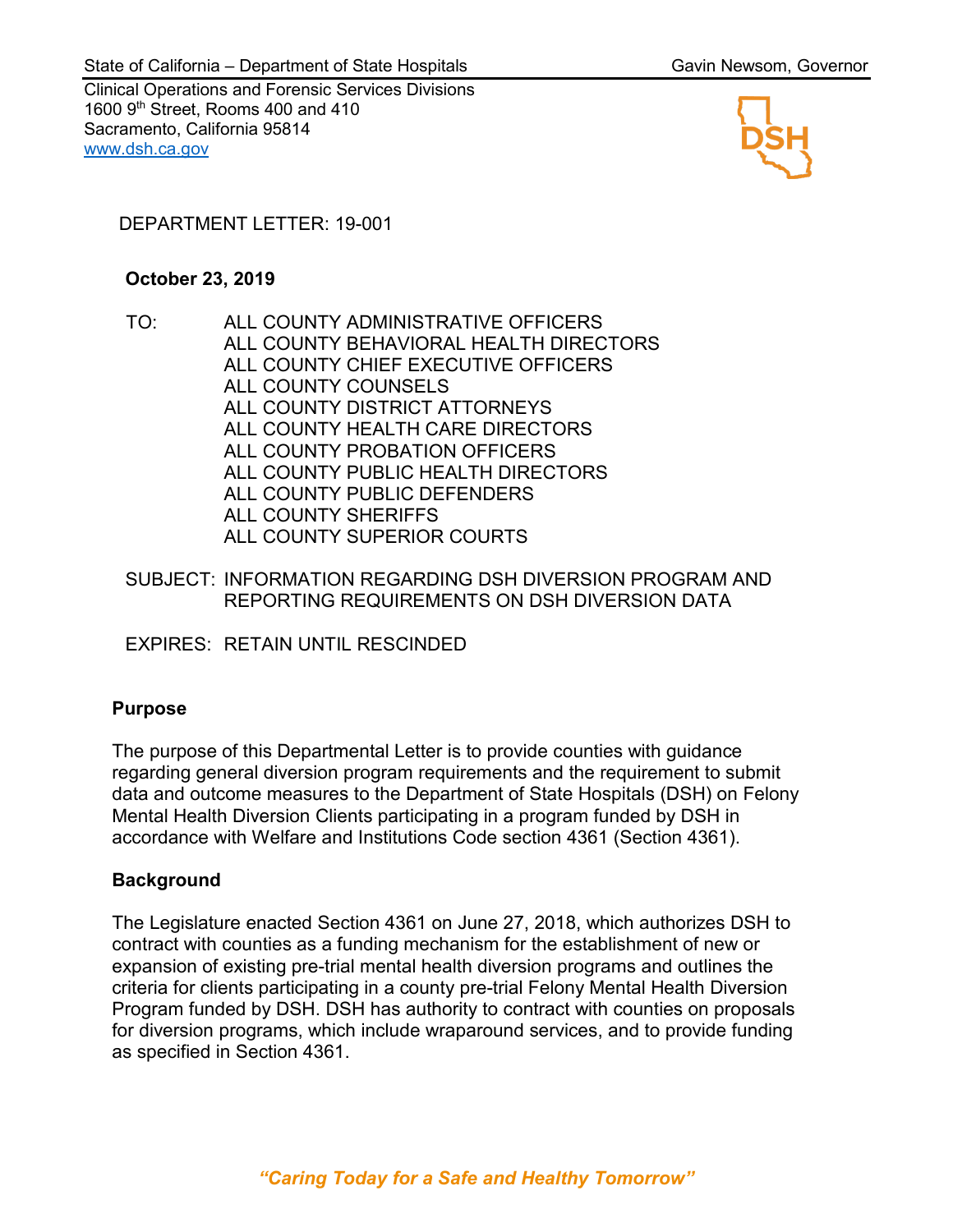For purposes of this letter, "Felony Mental Health Diversion Clients" means diversion program participants treated in a DSH funded program with a primary diagnosis of schizophrenia, schizoaffective disorder or bipolar disorder who have committed certain felony crimes and found by a court to qualify for diversion services pursuant to Penal Code section 1001.36 and Section 4361.

"Wraparound services" means services provided in addition to the mental health treatment necessary to meet the Felony Mental Health Diversion Client's needs for successfully managing his/her/their mental health symptoms and to successfully live in the community. Wraparound services include but are not limited to housing, mental health services, social welfare services, substance use disorder treatment, criminal justice coordination, and peer support.

## **General Requirements**

DSH funded county diversion programs will be required to create a diversion proposal, seek approval, and execute a contract with DSH in order to receive funding.

#### **Authority and Role of DSH**

Pursuant to subdivision (j) of Section 4361, DSH has the authority to issue Departmental Letters to implement and interpret Section 4361. DSH is a "health oversight agency" as defined by the Health Insurance Portability and Accountability Act of 1996 (HIPAA) at 45 C.F.R. part 164.501 and acting as a program evaluator and auditor consistent with 42 C.F.R. part 2.53. DSH shall: collect data from counties to ensure that the provision of services is consistent with Section 4361, Departmental Letters, and the diversion contracts; provide reports on the diversion programs to the Legislature and stakeholders; and perform research related to recidivism and improved services to the target population. Section 4361 and DSH require data and outcome measures from counties to accomplish these purposes.

## **Reporting Requirements of Data and Outcome Measures**

Counties shall provide the data elements listed in Attachment 1 to DSH within 90 days of the end of each quarter. The first quarter of the year starts at the beginning of July and the last quarter of the year ends in June. The first reporting of the year would be due by the end of December. The last reporting of the year is due by September of the next fiscal year. Counties will begin reporting data for the quarter in which they admit their first Felony Mental Health Diversion Client to their program.

Counties shall flag, mark, or clearly note when substance use disorder treatment data reported to DSH are covered by 42 C.F.R. part 2. DSH shall comply with all 42 C.F.R. part 2 requirements regarding disclosure and use limitations and shall protect the data consistent with federal law.